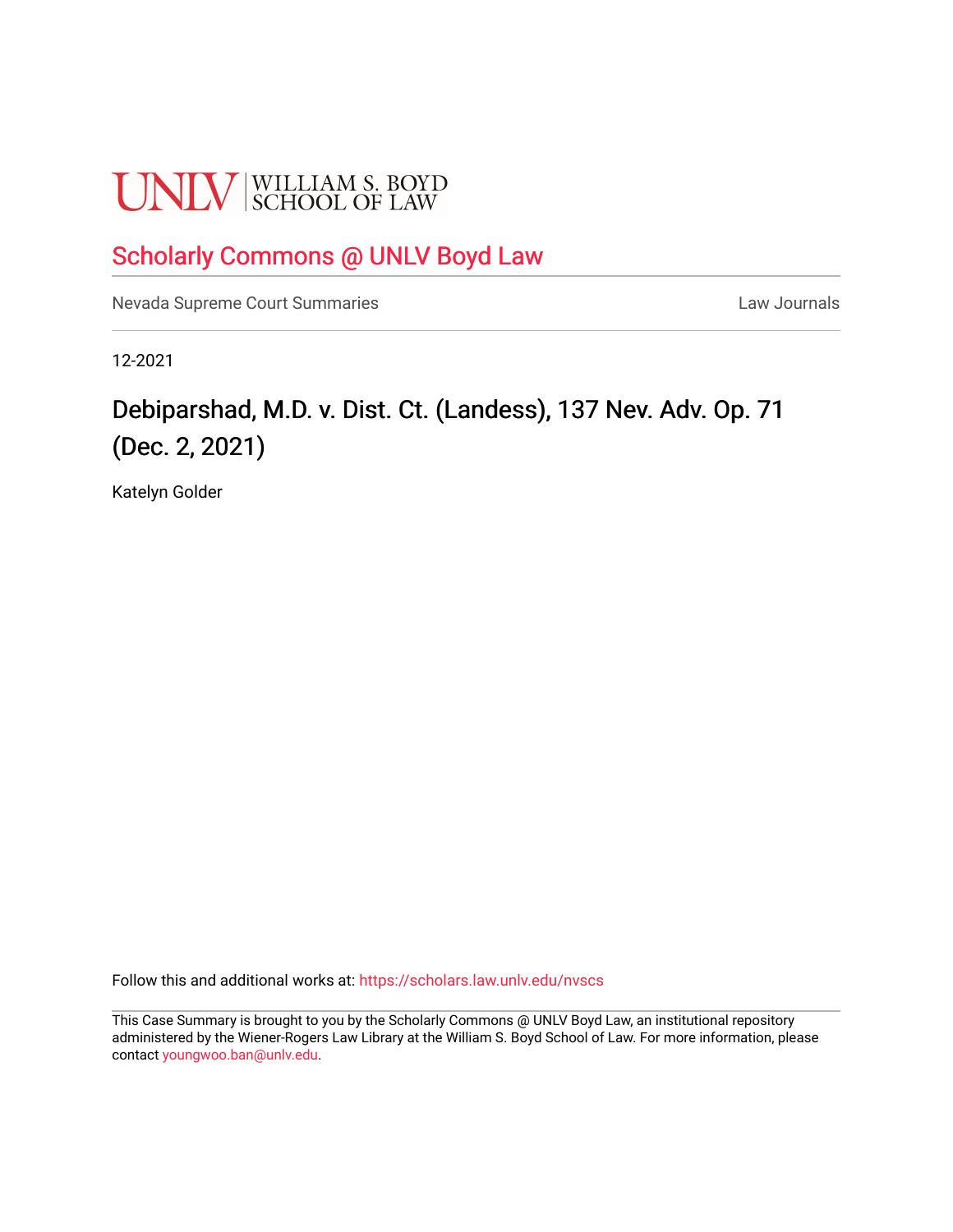#### *Debiparshad, M.D. v. Dist. Ct. (Landess)*, 137 Nev. Adv. Op. 71 (Dec. 2, 2021)<sup>1</sup>

#### JUDICIAL CONDUCT: STATUS OF WRITTEN ORDERS WHEN JUDICIAL DISQUALIFICATION IS PENDING

#### **Summary**

The Nevada Supreme Court considered whether a judge can continue entering orders in a case after a party has filed a motion to disqualify that judge for non-compliance with the Nevada Code of Judicial Conduct (NCJC). The Court elected to provide an opinion on this matter for two reasons. First, the Court deemed that providing a clear solution to this issue would be substantially important for public policy. Second, the Court decided that their opinion was necessary due to the fact that no other current remedy at law would give the parties a suitable resolution. The Court determined that when a pending motion questions a judge's impartiality, the subject judge cannot take any additional action in that case until the motion for their disqualification resolves. If a judge enters an order while a motion to disqualify is pending, the motion will become void upon their disqualification. The Court found that the written mistrial order entered by the district court judge in this matter became void once the motion to disqualify was granted.

#### **Background**

The initial litigation stemmed from Jason Landess asserting medical malpractice claims against several medical professionals collectively referred to as Debiparshad. Landess later moved for a mistrial because Debiparshad purposely introduced provocative statements to impeach the character of his employer. District Judge Rob Bare orally granted the mistrial. Debiparshad subsequently filed a motion to disqualify Judge Bare for praising the strategies of Landess's counsel. Specifically, Debiparshad relied on NCJC to argue that Judge Bare should be disqualified because he was biased toward Landess's lawyer.<sup>2</sup> After Debiparshad filed the motion to disqualify Judge Bare, Judge Bare entered a written order to officially declare the mistrial. A neutral judge later granted Debiparshad's motion because a reasonable individual would have found Judge Bare to be unfair. The new judge assigned to the matter used Judge Bare's mistrial order to decide that Landess should be awarded attorneys costs because Debiparshad intentionally caused the mistrial. Debiparshad moved for relief on two occasions, but Debiparshad was continuously denied. This led to Debiparshad petitioning the Nevada Supreme Court.

#### **Discussion**

The Nevada Supreme Court granted the petition in favor of Debiparshad by instructing the district court to consider the written mistrial order void. Due to the fact that the mistrial order was heavily relied on to determine if attorney costs should have been awarded, the Court directed the lower court to reconsider the issue without using the voided order.

<sup>&</sup>lt;sup>1</sup> Katelyn Golder.

<sup>2</sup> NEV. CODE JUD. CONDUCT r. 2.11.